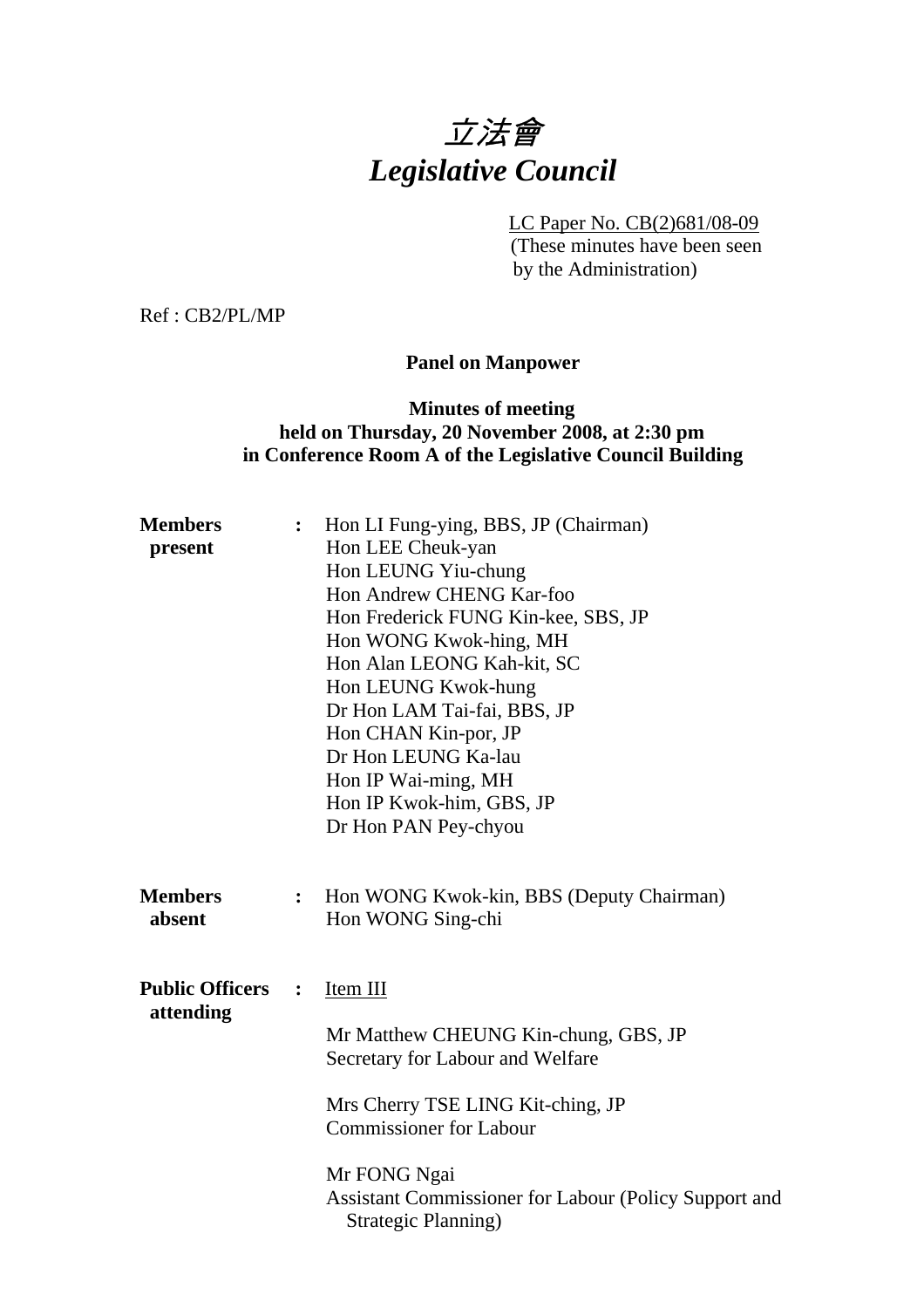Item IV

Mr Matthew CHEUNG Kin-chung, GBS, JP Secretary for Labour and Welfare

Mrs Cherry TSE LING Kit-ching, JP Commissioner for Labour

Mr FONG Ngai Assistant Commissioner for Labour (Policy Support and Strategic Planning)

Mr Ernest IP Yee-cheung Senior Labour Officer (Special Duties) 1 Labour Department

Item V

Mr Matthew CHEUNG Kin-chung, GBS, JP Secretary for Labour and Welfare

Mrs Cherry TSE LING Kit-ching, JP Commissioner for Labour

Mr FONG Ngai Assistant Commissioner for Labour (Policy Support and Strategic Planning)

Mr Alvin LI Wing-kong, JP Assistant Commissioner for Census and Statistics (General)

Mr CHEUNG Hok-ying Principal Economist (4) Financial Secretary's Office

Ms Reddy NG Wai-lan Senior Economist (4) Financial Secretary's Office

Item VI

Mrs Cherry TSE LING Kit-ching, JP Commissioner for Labour

Mrs Erika HUI LAM Yin-ming, JP Deputy Commissioner for Labour (Occupational Safety and Health)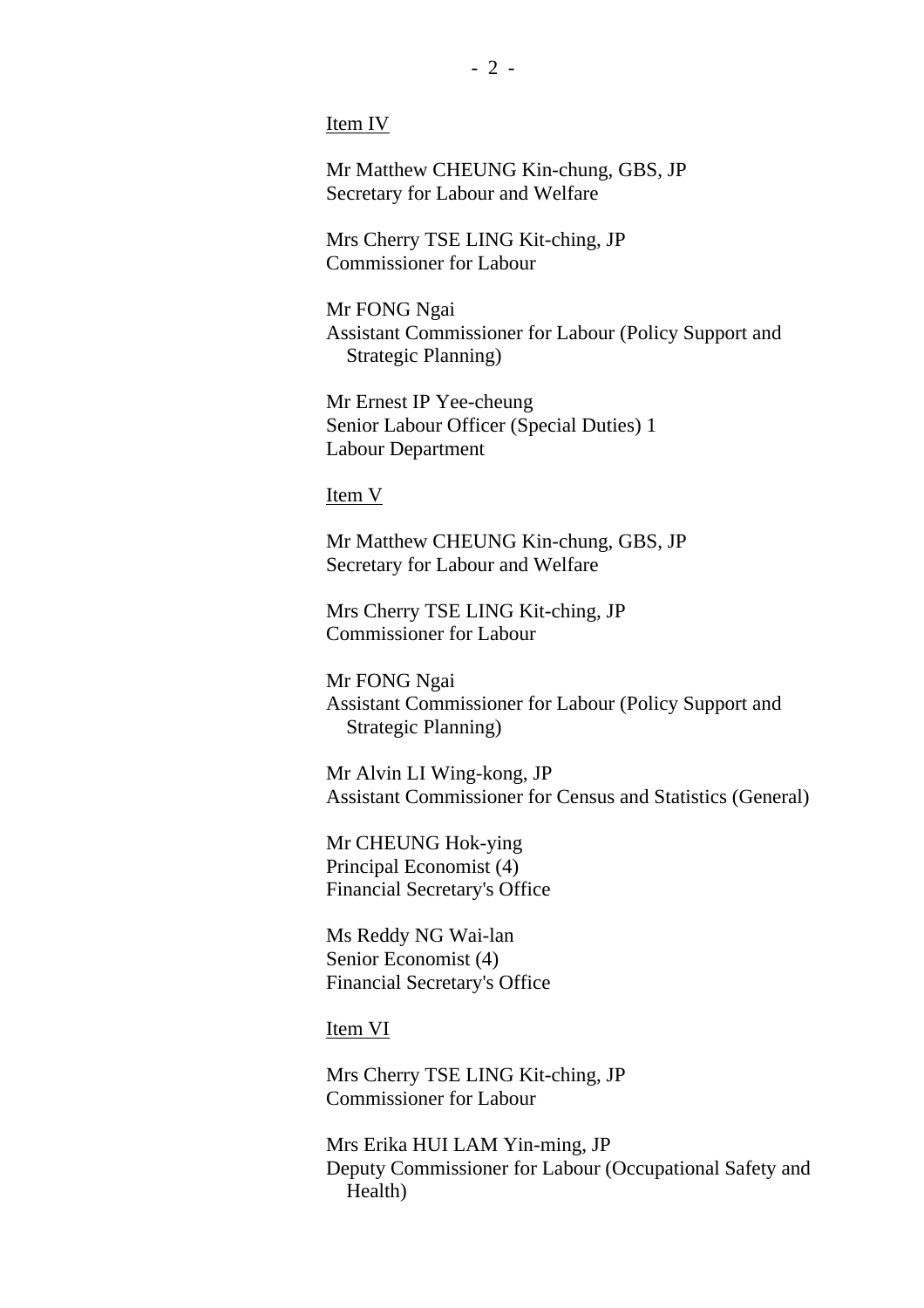|                               |                | Mr Byron NG Kwok-keung, JP<br><b>Assistant Commissioner for Labour (Labour Relations)</b> |
|-------------------------------|----------------|-------------------------------------------------------------------------------------------|
| <b>Clerk</b> in<br>attendance | $\ddot{\cdot}$ | Mr Raymond LAM<br>Chief Council Secretary (2) 1                                           |
| <b>Staff</b> in<br>attendance | $\ddot{\cdot}$ | Ms Clara TAM<br><b>Assistant Legal Adviser 9</b>                                          |
|                               |                | Miss Josephine SO<br>Senior Council Secretary (2) 1                                       |
|                               |                | Miss Helen DIN<br>Legislative Assistant (2) 1                                             |

### **I. Confirmation of minutes of previous meeting**  (LC Paper No. CB(2)156/08-09)

The minutes of the meeting held on 14 October 2008 were confirmed.

### **II. Date of next meeting and items for discussion**

**(**LC Paper Nos. CB(2)290/08-09(01) and (02))

2. Members agreed that the following items proposed by the Administration would be discussed at the next regular meeting to be held on 18 December 2008 at 2:30 pm -

- (a) Legislative proposals to enhance the enforcement of Labour Tribunal awards;
- (b) Latest financial position of the Protection of Wages on Insolvency Fund; and
- (c) Preliminary findings of the Survey on Cleansing and Guarding Services in Private Residential Buildings.

3. Mr LEE Cheuk-yan, Mr WONG Kwok-hing, Mr LEUNG Kwok-hung, Mr IP Wai-ming and Dr PAN Pey-chyou expressed concern that the global financial crisis and the deteriorating economic environment had caused a growing wave of layoffs recently. Mr CHAN Kin-por added that the current economic downturn had brought about widespread impact on the community. Different sectors, including the financial services and insurance sectors, were facing different extent of slowdown, and unemployment rate was beginning to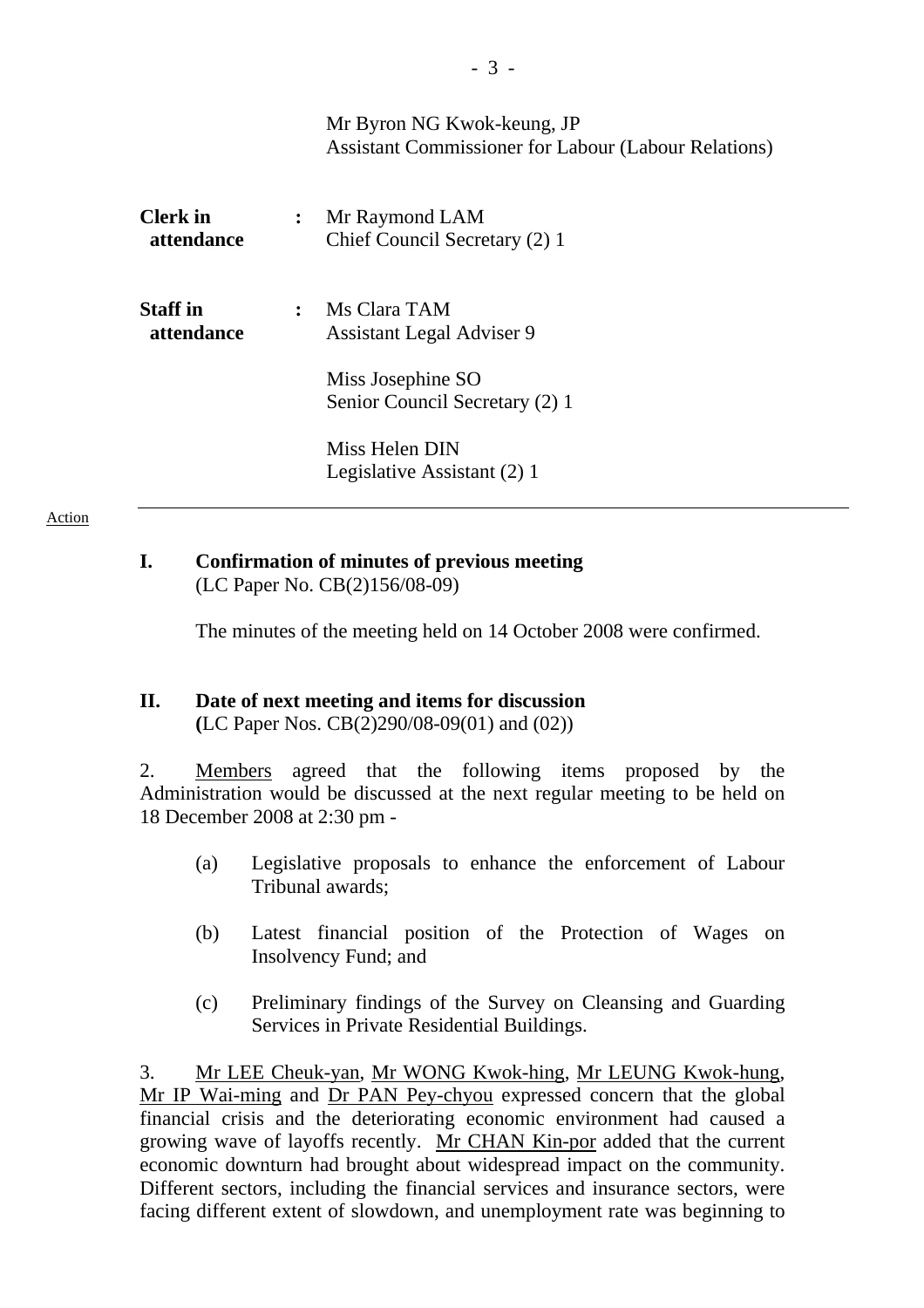increase. They considered that there was an urgent need for the Administration to devise measures to address the problem, in particular measures to promote employment opportunities for people at all levels. They suggested that the

subject of creation of job opportunities should be discussed by the Panel.

4. Mr LEE Cheuk-yan suggested that a joint meeting be held with the Panel on Public Service to discuss the Government's outsourcing policy and its impact on local employment.

5. The Chairman said that she would liaise with the Administration and the Chairman of the Panel on Public Service on the appropriate timing for discussing the two items suggested by members.

(*Post-meeting note*: The item "Creation of job opportunities and employment-related support services" was added to the agenda for the next regular meeting on 18 December 2008. At the request of the Administration, discussion of the item referred to in paragraph 2(c) above was deferred to a later meeting.)

### **III. Creation of a Chief Labour Officer post for the introduction of the statutory minimum wage legislation (**LC Paper No. CB(2)290/08-09(03))

6. Commissioner for Labour (C for L) briefed members on the Administration's proposal to create one supernumerary post of Chief Labour Officer (CLO) for a period of three years from 12 January 2009 to lead a dedicated team in the Labour Department (LD) to take forward the legislative exercise on the statutory minimum wage (SMW), as detailed in the Administration's paper.

7. Mr WONG Kwok-hing expressed support for the proposed creation of the CLO(SMW) post at D1 level to take forward the legislative exercise on SMW. He anticipated that workload of the incumbent would be very heavy, and asked about the reason why the post was created for three years only.

8. C for L responded that the Administration had all along been prudent in the use of public money. The proposal to create the CLO(SMW) post for three years was made on the basis of practical need and anticipated workload. The Administration would review the long term staffing requirement of LD after the enactment of the SMW bill, and decide whether the creation of the CLO(SMW) post should go beyond three years.

9. Mr Frederick FUNG expressed concern about the ranking of the proposed CLO(SMW) post. He said that given the complexity of the tasks associated with the legislative exercise on SMW, a more senior officer such as an assistant director was needed to discharge the duties effectively.

### Action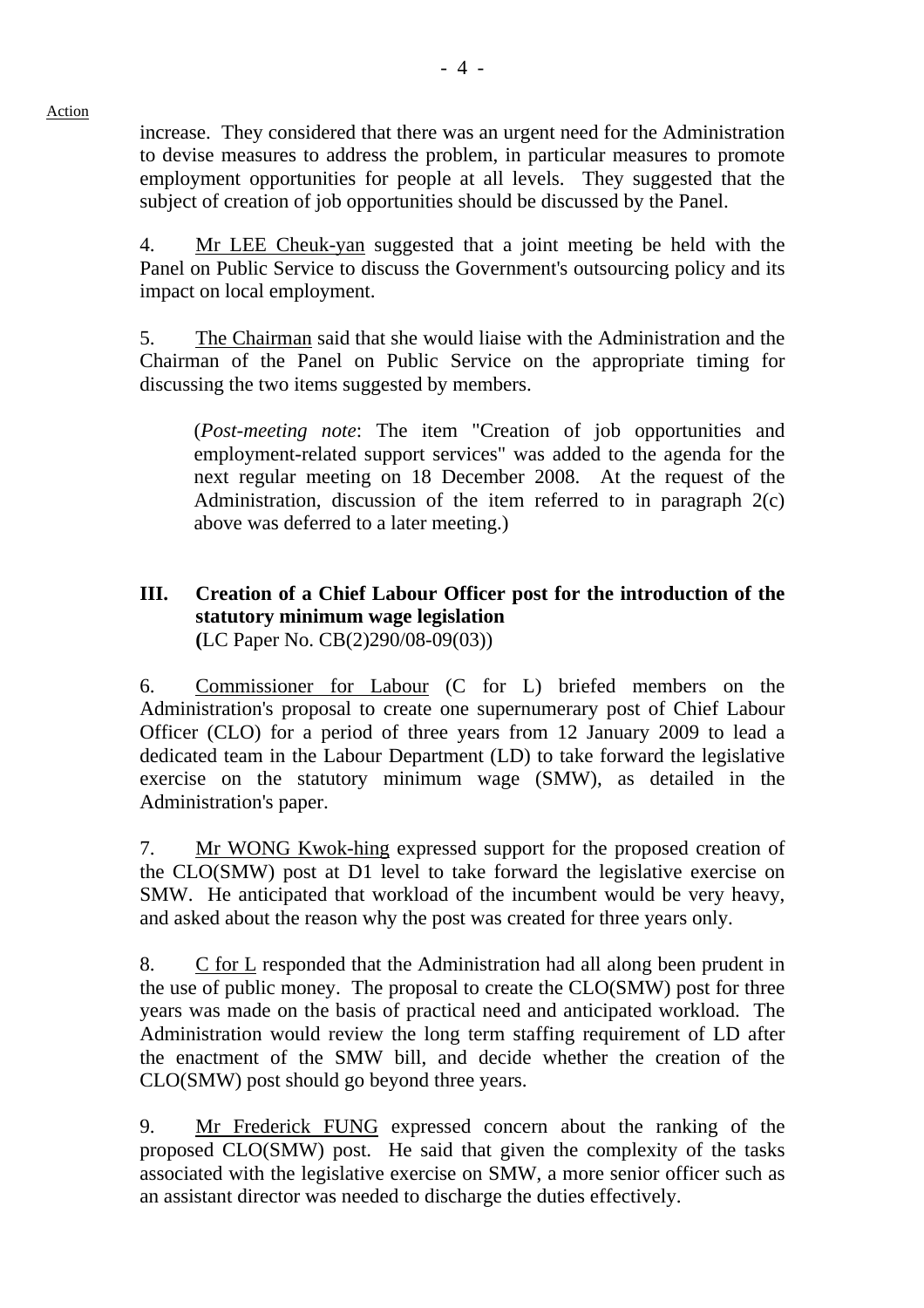10. C for L responded that the proposed CLO(SMW) would report to the Assistant Commissioner for Labour (Policy Support and Strategic Planning) (AC/L(PS&SP)) who had been overseeing the implementation of the voluntary Wage Protection Movement for cleaning workers and security guards (WPM), and would oversee the design of the SMW scheme. C for L advised that AC/L(PS&SP) had been involved in the preparatory work for the possible introduction of an SMW for cleaning workers and security guards and would continue to oversee the enactment of legislation and implementation of SMW.

11. Responding to Mr Frederick FUNG's question whether AC/L(PS&SP) was required to undertake other duties, apart from taking forward the SMW legislative exercise, Secretary for Labour and Welfare (SLW) and C for L assured members that although AC/L(PS&SP) had other duties in addition to the preparatory work for SMW, the SMW team would be dedicated to duties relating to SMW. In addition, the legislative work would be under the continuous and personal supervision of SLW and C for L.

12. Mr LEE Cheuk-yan said that he was in support of the proposal to create the CLO(SMW) post. Noting that the proposed CLO(SMW) post would be supported by a team of 13 non-directorate staff, he asked whether the team was set up by LD's internal redeployment of staff or additional resources.

13. C for L replied that among the 13 posts proposed for the team, one third of the staff requirement would be met by internal redeployment within LD, and the remainder by additional resources.

14. Mr LEE Cheuk-yan expressed concern about the redeployment of staff from LD to the SMW team, particularly its impact on the workload of LD staff as a result of staff redeployment. He said that in view of the recent economic downturn and the rise in unemployment and labour disputes, the demand for employment, labour relations and other related services was expected to grow. He considered it necessary for the Administration to provide LD with additional resources to take up the enormity of the tasks involved in the SMW preparation without adversely affecting LD in the discharge of its current duties.

15. In response, C for L explained that the SMW team was required to deal with a wide range of labour and related issues. Among the various tasks involved in the SMW preparation, the team had to ensure that the provisions and implementation of the future legislation would dovetail with other labour legislation. Hence, the team should comprise existing LD staff who were highly experienced in the area to ensure the availability of necessary expertise. C for L said that LD would regularly review its manpower requirements in the coming years. It would bid for additional resources, if necessary.

16. Dr LAM Tai-fai supported the proposal but was concerned about the availability of candidates with the requisite knowledge and practical experience for appointment to the CLO(SMW) post.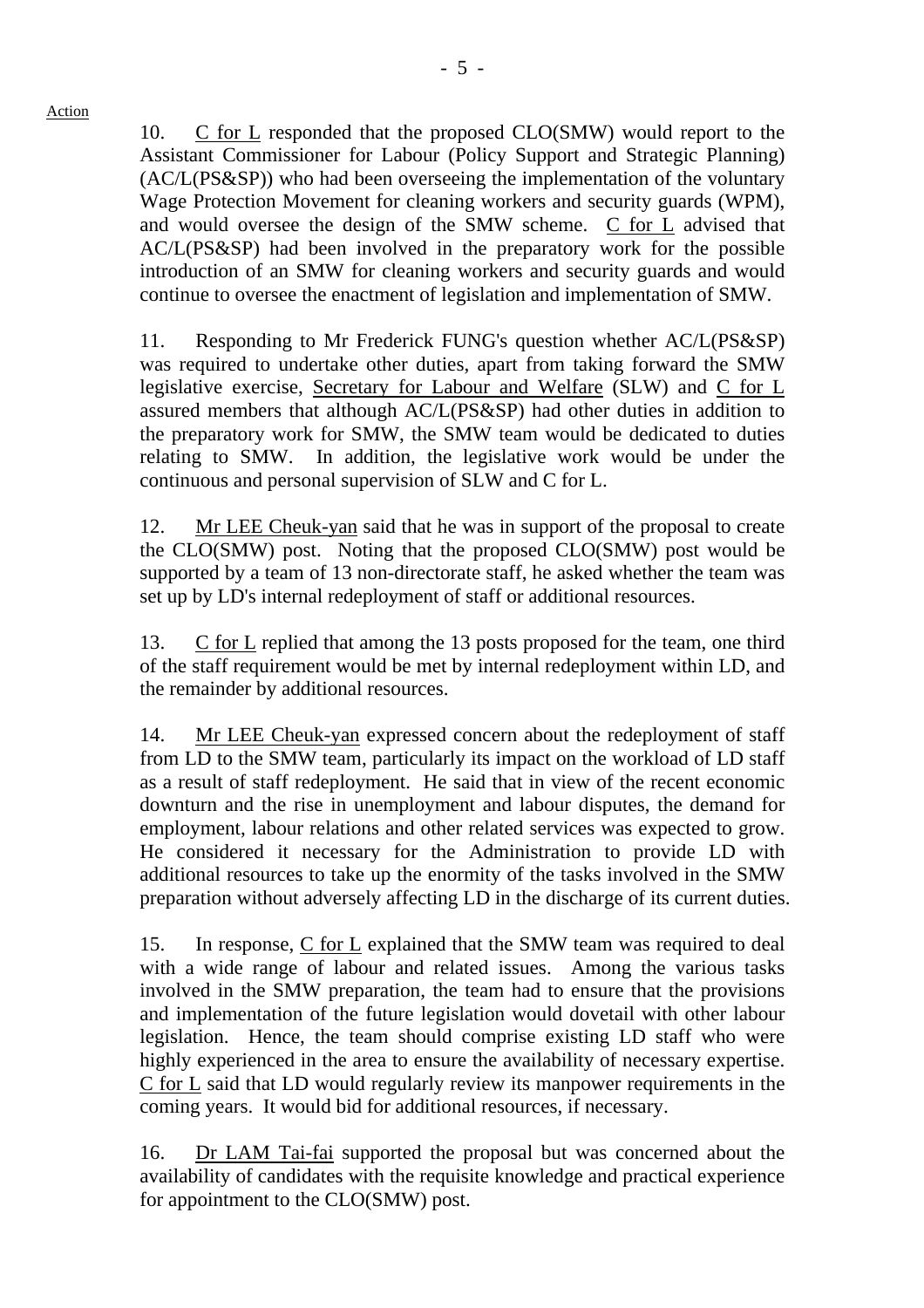17. C for L responded that LD had commenced the preparatory work for the possible introduction of SMW for cleaning workers and security guards in end 2007. Since then, appropriate training had been provided to some existing staff in the department. In taking forward the initiative, the responsible staff, including CLO(SMW), would make reference to the experience of overseas jurisdictions in the implementation of SMW.

18. In response to Dr PAN Pey-chyou's enquiry,  $C$  for  $L$  advised that the future arrangement of the proposed CLO(SMW) post after the first three years would be subject to review. She highlighted that the incumbent would be required to work out the implementation details of SMW and support the Provisional Minimum Wage Commission (MWC) through the provision of the Administration's input. If there was a continuous operational need, the Administration would consider extending the post or turning the post permanent.

19. Mr IP Wai-ming enquired whether the person appointed to the CLO(SMW) post would also be required to provide secretariat and administrative support for the Provisional or the future MWC. He was of the view that there was a need for the future MWC to become a statutory body and maintain its independence by having in place an independent secretariat, as an independent secretariat would enhance public confidence in the operation of the future statutory MWC.

20. C for L responded that although the staffing establishment of the support team to the Provisional MWC was not yet finalised, the incumbent of the CLO(SMW) post would mainly be required to help steer policy direction and undertake coordination work within the Government.  $C$  for  $L$  said that the Administration shared the view that the future MWC should have an independent secretariat in order to maintain its independence.

21. Summing up, the Chairman said that members supported in principle the submission of the funding proposal to the Establishment Subcommittee and the Finance Committee.

### **IV. Overall review of the Wage Protection Movement for cleaning workers and security guards, and progress report on preparatory work for introducing a bill on a statutory minimum wage**  (LC Paper Nos. CB(2)290/08-09(04) and (05))

22. SLW briefed members on the Administration's paper detailing the overall review of WPM, as well as the progress on the preparatory work and the way forward for introducing a bill on SMW.

23. Mr WONG Kwok-hing welcomed the Administration's decision to introduce the SMW bill into the Legislative Council (LegCo) in the 2008-2009

Action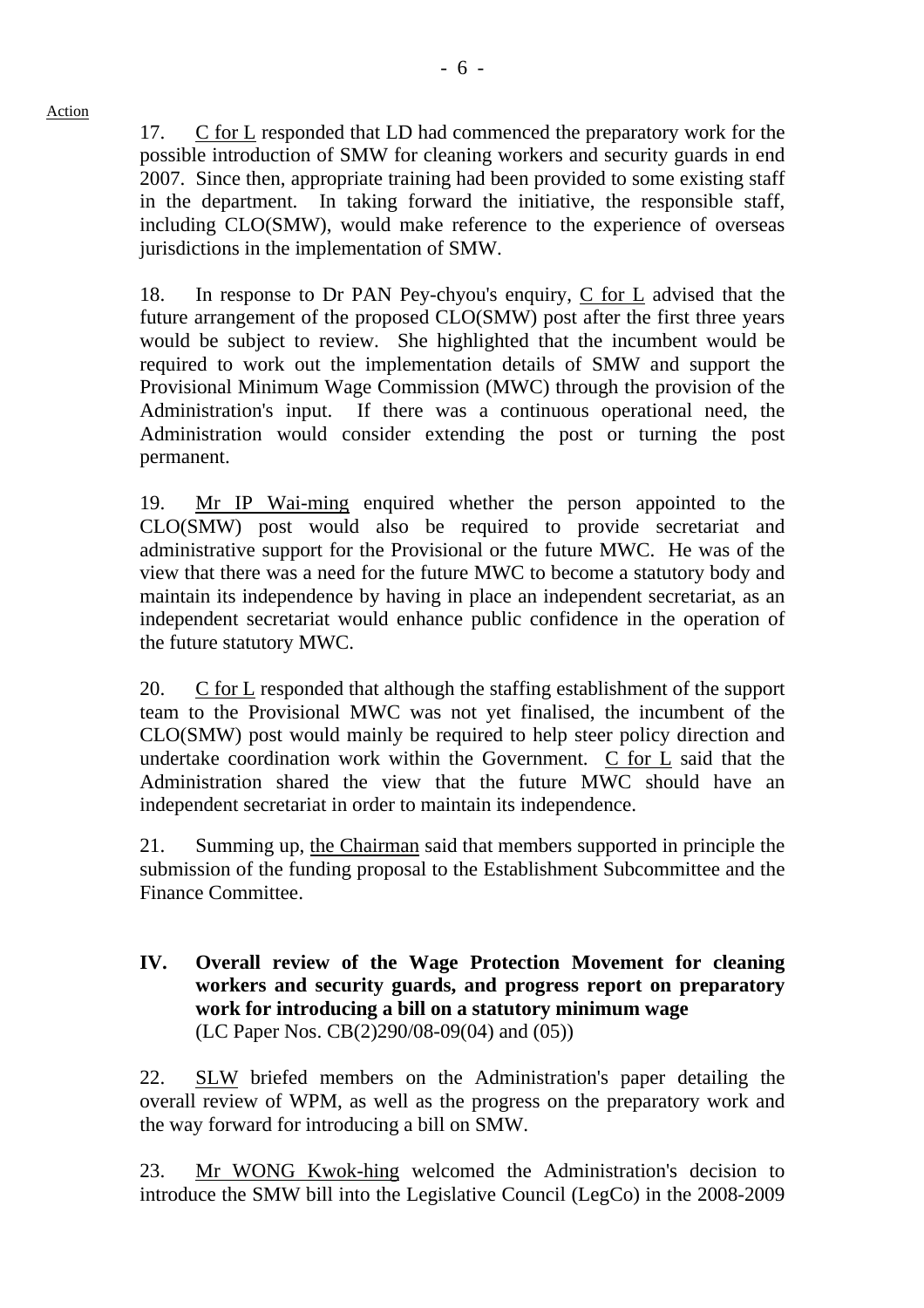legislative session. He was concerned whether the Administration would, in the face of the current economic downturn and threats of retrenchment, backtrack on its stance. He asked whether the time required for drafting the relevant bill could be compressed so that the implementation of SMW could be advanced.

24. In response, SLW said that the Administration had not changed its stance of introducing legislation on SMW. Given the complexity of issues involved in the legislative work, the Administration needed time to resolve all relevant issues before introducing the bill. In setting and reviewing the SMW level, a basket of indicators would be adopted to take account of all pertinent social, economic and employment factors so as to protect the rights of the concerned workers from exploitation and reflect the holistic needs of the local economy. The Administration was working in full gear for the introduction of the bill into LegCo by July 2009.

25. Mr LEE Cheuk-yan recalled that the Administration had pledged in the last session to introduce an SMW bill in March 2009. He said that issues relating to the enactment of legislation to implement an SMW, including the mechanism for setting and reviewing the level of an SMW and special measures for vulnerable groups including the persons with disabilities (PWDs), had been discussed at great length. He hoped that the Administration would adhere to its original timetable for introducing a bill on SMW no later than March 2009 so that an across-the-board SMW could come into force on 1 January 2010 upon LegCo's completion of scrutiny of the bill. Regarding the SMW level, Mr LEE held the view that it should not be set at too low a level as this might discourage people from self-reliance and turn them to live on the Comprehensive Social Security Assistance (CSSA) allowance. In setting the SMW level, the Administration should ensure a safety net was provided for the low-income groups to enable them to sustain a living.

26. SLW responded that the Administration was fully aware of the aspirations of the labour sector. The primary tasks of the Administration at present were threefold. The study on the SMW level and related issues would be referred to the Provisional MWC which would be set up in early 2009, comprising members from the labour sector, the business community, the academia and relevant government departments, to advise the Government on the appropriate level of the initial minimum wage. The Provisional MWC would become a statutory body upon the enactment of the SMW legislation. The Administration was now preparing for the establishment of the Provisional MWC which was expected to adopt an evidence-based approach in data research and analysis, taking into account a basket of social, employment and economic indicators. As the necessary data had yet to be collected, it was premature to discuss the precise level of the minimum wage at this moment. Regarding the timetable for introducing the SMW bill into LegCo, SLW said that with the introduction of an across-the-board SMW for all trades and occupations, a lot more issues would need to be addressed in the preparation of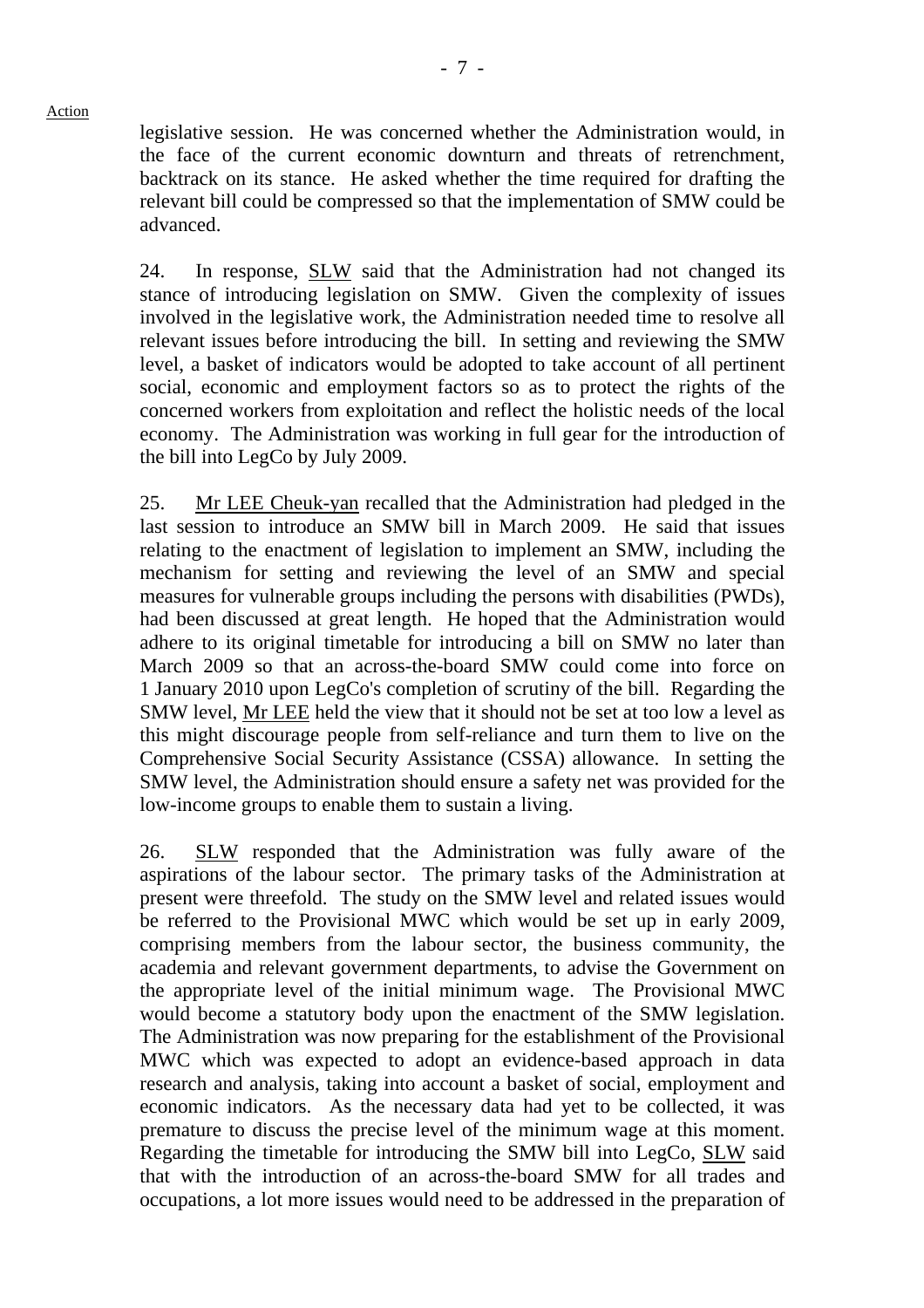the draft bill. Nevertheless, the Administration would strive to complete the work by July 2009.

27. Mr LEUNG Yiu-chung was concerned about the role and functions of MWC. Citing the Labour Advisory Board (LAB) as an example, he expressed reservations about the independence and impartiality of MWC. He asked about the criteria for appointment to MWC and its membership structure, and if consensus could not be reached on the SMW level, the course of actions to be taken by the Administration.

28. Mr Alan LEONG shared the concern of Mr LEUNG Yiu-chung over the selection criteria and mechanism for the appointment of members to MWC. He asked whether the criteria and mechanism would be made public.

29. In response, SLW stressed that one of the roles of the Provisional MWC was to listen to the views of the community and to consult the relevant stakeholders on the initial level of minimum wage. The membership structure of the new MWC had not been finalised. The Administration took note of members' concern about openness, impartiality and credibility. The new MWC would comprise members from the labour sector, the business community, the academia and relevant government departments to ensure a balanced representation of all interests in the community. All members of MWC would be appointed on an ad personam basis.

30. Dr PAN Pey-chyou held the view that in preparing the SMW legislation, the impact of an SMW on the employment opportunities of PWDs had to be thoroughly assessed. To his knowledge, there were two groups of views among the affected. Whilst one side supported that SMW should cover the entire workforce with the Administration adopting one single minimum wage rate, some rehabilitation groups considered that different minimum wage rates should be set for the less-competitive disabled employees and those whose ability was below the market requirement. Dr PAN enquired about the Administration's position in this regard.

- 31. SLW and C for L responded that
	- (a) the Administration had, through meetings with rehabilitation groups, collected the views of PWDs on various minimum wage related issues. LD had met with some 30 rehabilitation groups in mid November 2008, and would continue to meet more in the rehabilitation sector in the next month or so. All views and suggestions received would be referred to LAB for consideration; and
	- (b) on the issue of how PWDs should be treated under the legislation, initial feedback from the rehabilitation groups indicated that some flexible arrangements should be allowed for PWDs. These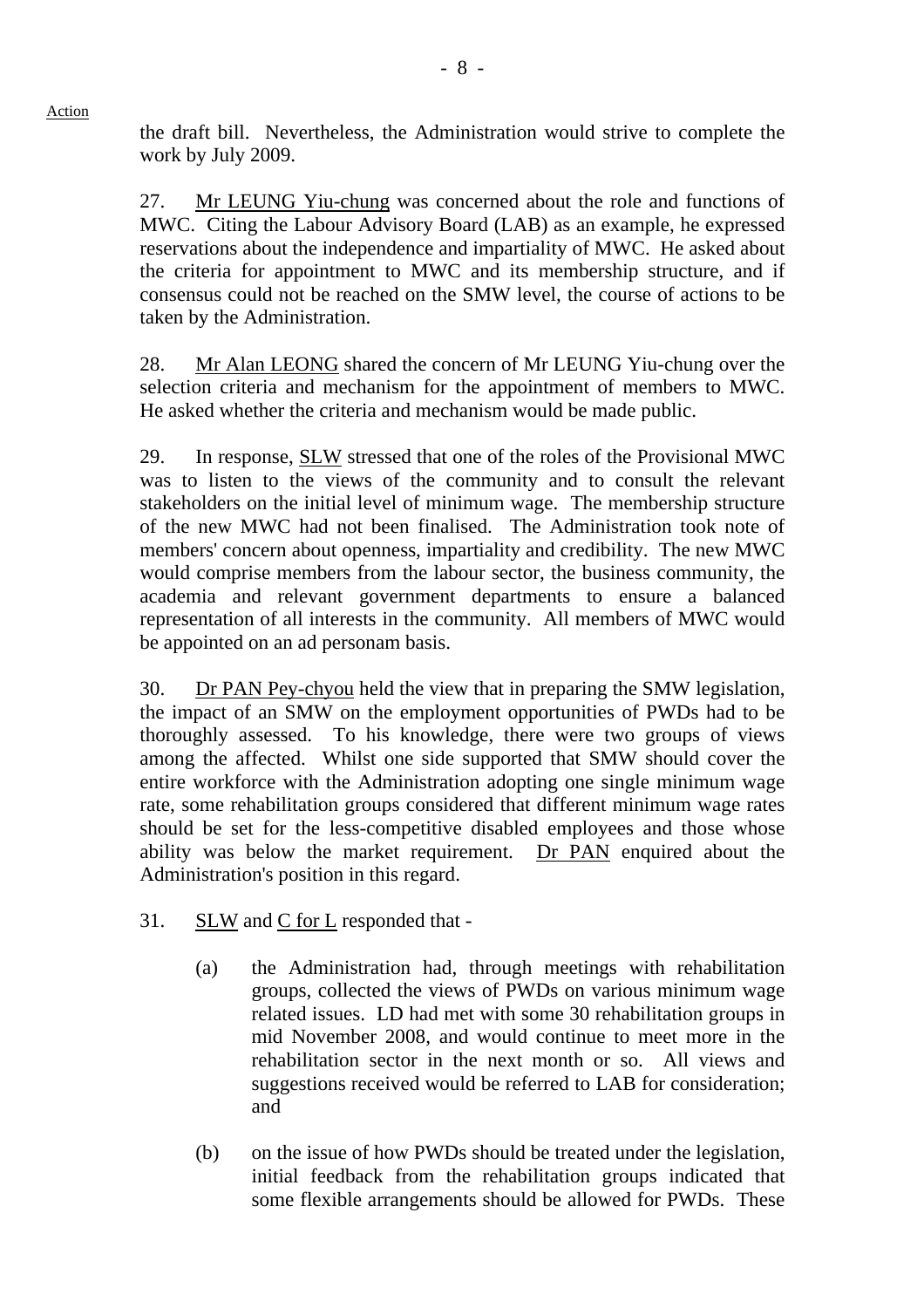rehabilitation groups opined that PWDs whose disabilities did not affect their productivity should be remunerated at least the minimum wage. Those whose productive capabilities were impaired by their disabilities should be allowed to receive a reduced minimum wage. If the productive capabilities of PWDs were very low, PWDs and their employers should be allowed to negotiate their own wages. This approach would require the introduction of some form of productivity assessment which was not available in Hong Kong. As the issue was a complex one, the Administration would need time to work out further details with the concerned parties.

32. Mr LEE Cheuk-yan held the view that the Administration should proceed with the design work of a reliable and objective productivity-based wage assessment system for PWDs. He sought information on the implementation plan and timetable for such a scheme. Mr LEUNG Kwokhung added that the Administration should seriously consider providing the disabled employees with wage subsidy.

33. C for L responded that the Administration had commenced detailed study on issues related to the introduction of a productivity assessment for PWDs. If possible, the scheme would be implemented upon the commencement of the SMW legislation.

34. Mr LEUNG Kwok-hung expressed strong disappointment that the Administration had been slow over the issue of legislating for a minimum wage, although this had been a frequently visited issue in the past 10 years. He said that the Panel had expressed reservations about the effectiveness of WPM ever since the introduction of WPM. Noting that it was an established practice for the Government to consult LAB on important labour issues, Mr LEUNG enquired about the role of LAB in setting and reviewing the SMW level, and the possible course of action to be taken by the Administration in case a consensus could not be reached between the employer and employee representatives on LAB. He considered that the Administration should stand firm on its position to legislate for a minimum wage and ensure that the rates were set at a reasonable level, so as to enable the low income groups to maintain a basic living standard.

35. SLW responded that LAB had already given its support for the introduction of an SMW for all trades. Regarding the mechanism for setting and reviewing the SMW level, the Administration would defer to MWC to recommend an appropriate SMW level which could provide wage protection to the low-paid workers on the one hand whilst not having significant adverse effect on the employment opportunities of the less competitive workers and the economic growth and competitiveness of Hong Kong on the other. In recommending and reviewing the level, MWC was expected to take account of a basket of indicators on all pertinent social, economic and employment factors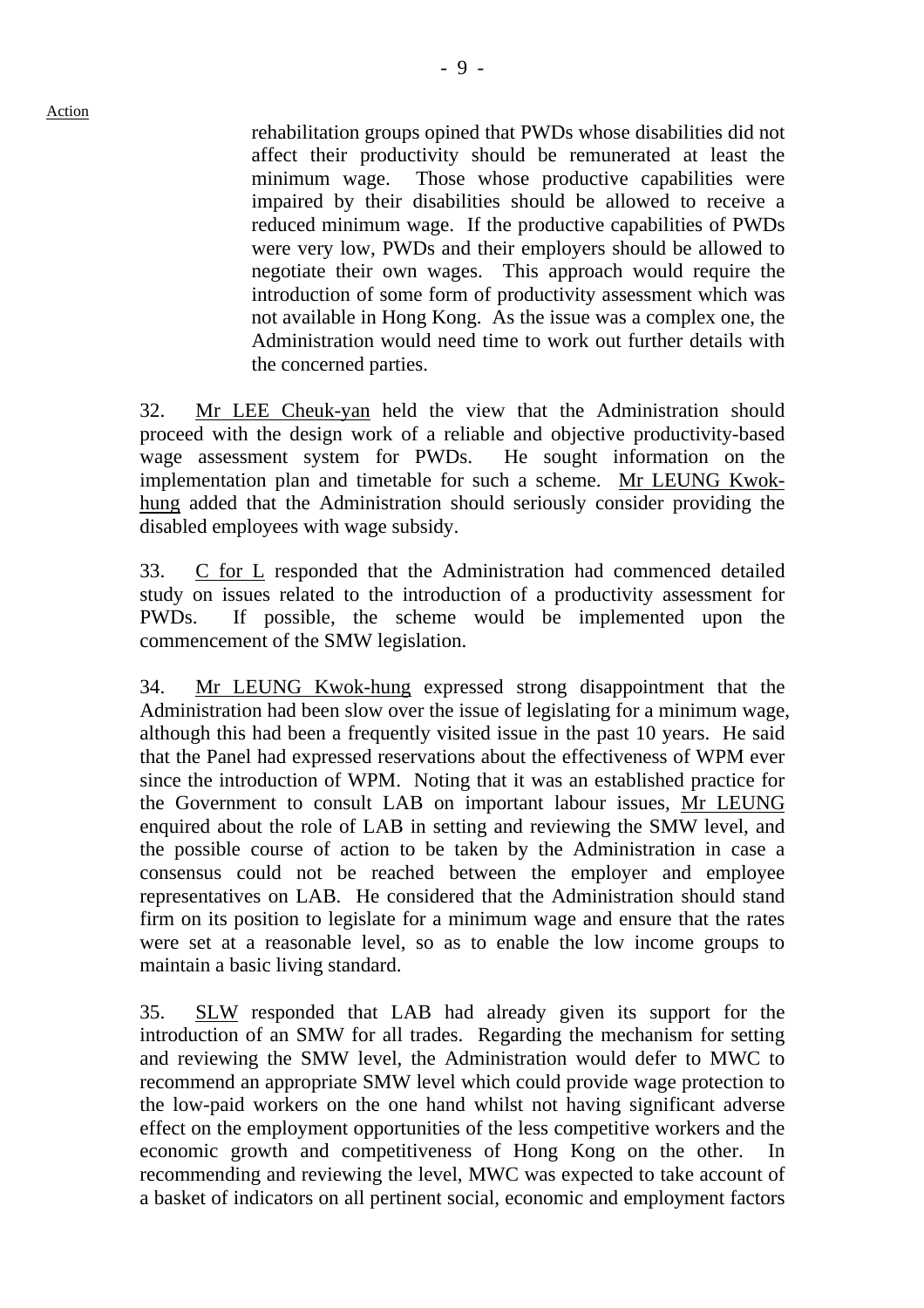that could reflect the situation of the concerned workers and the holistic needs of the local economy.

36. Dr LAM Tai-fai considered that in formulating SMW, the Administration should take into account the dynamic developments in the Hong Kong economy. In his view, the review mechanism should allow means for upward and downward adjustment of the SMW level, having regard to the prevailing economic conditions. As the Government planned to go for an across-the-board SMW, it should extensively consider the views and suggestions of different trades and industries. It was also necessary to strike a balance between the interests of employers and employees to foster harmonious employer-employee relationship. Regarding the composition of MWC, the Administration should include representatives from chambers of commerce, professional bodies, academia and trade unions to ensure a balanced representation in membership.

37. SLW responded that the Administration intended to make SMW mutually beneficial for both employers and employees. He reiterated that the mechanism for setting the SMW level would be a major task of the Provisional MWC, which would become a statutory body upon the enactment of the SMW legislation. As MWC would have an equal number of members from the labour sector, the business community, the academia and relevant government departments, it was believed that MWC could maintain objectivity and impartiality at all times in discharging its duties.

38. Mr CHAN Kin-por was concerned whether the introduction of an across-the-board SMW would adversely affect the employment opportunities of the less competitive workers. He asked whether special measures would be put in place under the future minimum wage regime to protect the vulnerable groups, particularly the older and less educated workers and young people with less or even no working experience, from the risk of displacement.

- 39. In response, SLW made the following points
	- (a) the purpose of an SMW was to forestall the payment of excessively low wages, thereby protecting the vulnerable groups from exploitation;
	- (b) the Administration considered it more effective and important to provide training and retraining programmes for low-skilled workers so as to enhance their employability;
	- (c) CSSA would continue to provide a safety net as the last resort for those who had difficulties in finding employment and meeting their basic needs; and
	- (d) the Administration was open on the issue of whether a reduced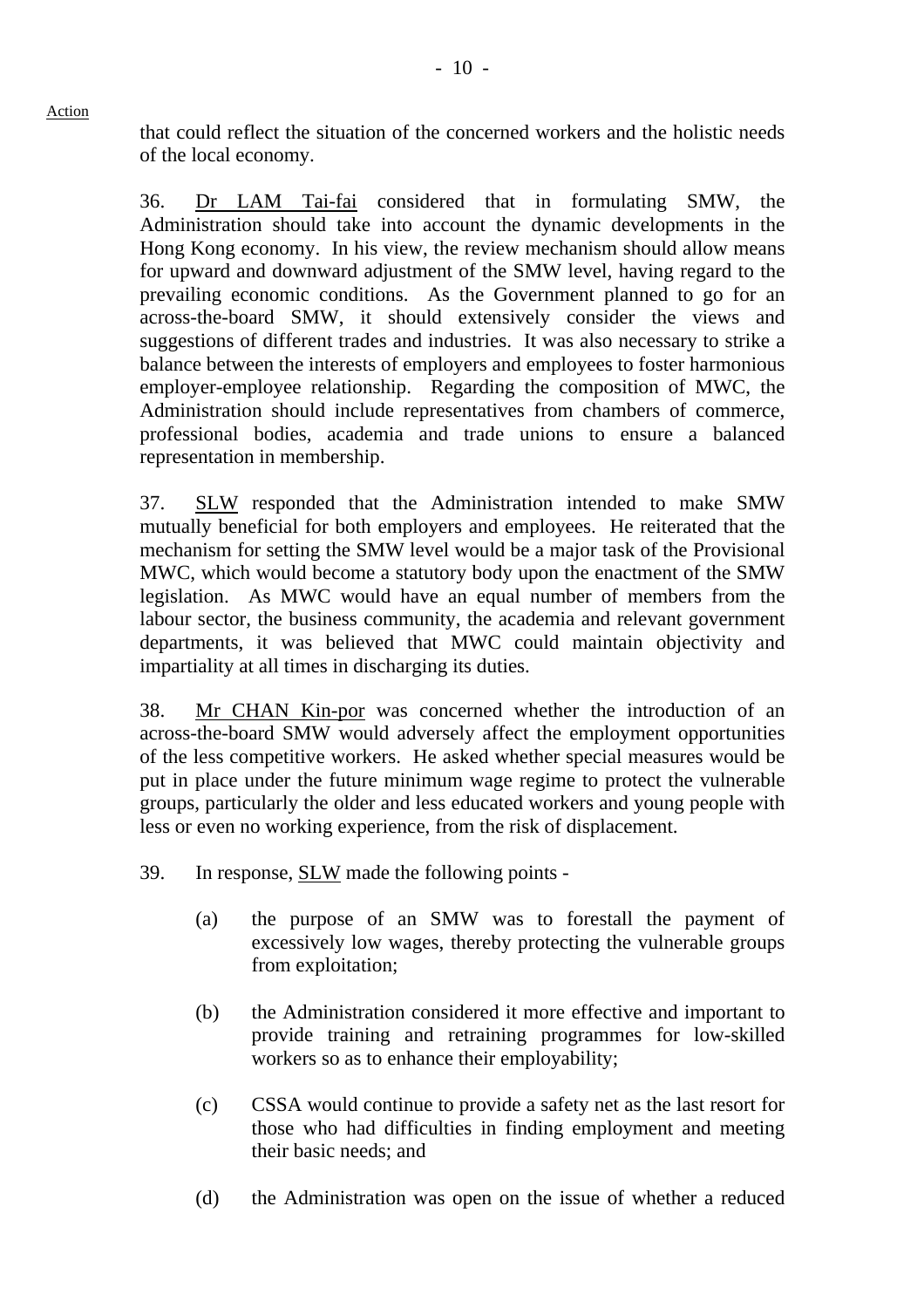minimum wage rate should be set for young workers. It would draw on overseas experience before taking a decision. In some places such as UK, reduced minimum wage rates were set for youths.

40. Mr IP Wai-ming said that as a member of LAB, he would object to any proposal which allowed workers to accept a reduced minimum wage rate. He further said that the Hong Kong Federation of Trade Unions had been upholding the line that the wage level of SMW should not be lower than the monthly allowance payable under CSSA. Referring to the 2008-2009 Policy Address, in which Chief Executive (CE) had stated his views on the minimum wage issue, Mr IP said that he could not subscribe to the view that "as family needs vary, the minimum wage may not be sufficient to cover family expenses of all employees". He opined that CE's remarks had put a message across to the public that any decisions taken by MWC on the level of minimum wage were largely pre-empted. He sought clarification as to whether such view represented the stance of the Administration.

41. Echoing Mr IP Wai-ming's concern as to whether the Administration had any baselines and what the baselines were in determining the SMW level, Mr Alan LEONG said that the governments in some places with SMW had adopted a family-based approach in determining their minimum wage rates. He enquired whether the Administration would consider using the same approach. As regards the preparatory work for introducing a bill on SMW as set out in paragraphs 5 to 12 of the Administration's paper, he asked about the Administration's timeline for making a progress report to the Panel.

- 42. In response, SLW advised that
	- (a) CE had no intention to prescribe a framework for MWC. He was merely trying to clarify the objective of an SMW in view of potential misunderstandings by members of the public ;
	- (b) the purpose of implementing an SMW was to forestall the payment of excessively low wages, thereby protecting the vulnerable groups from exploitation. The SMW level had no necessary connection to family size. As family needs varied, the minimum wage might not be sufficient to cover family expenses of all employees;
	- (c) employees in need could obtain assistance under the current social security system. At the moment, about 160 000 families were receiving assistance under the CSSA Scheme and the Social Security Allowance Scheme; and
	- (d) notwithstanding the cases quoted by Mr LEONG, there were overseas examples, such as UK and USA, adopting a basket of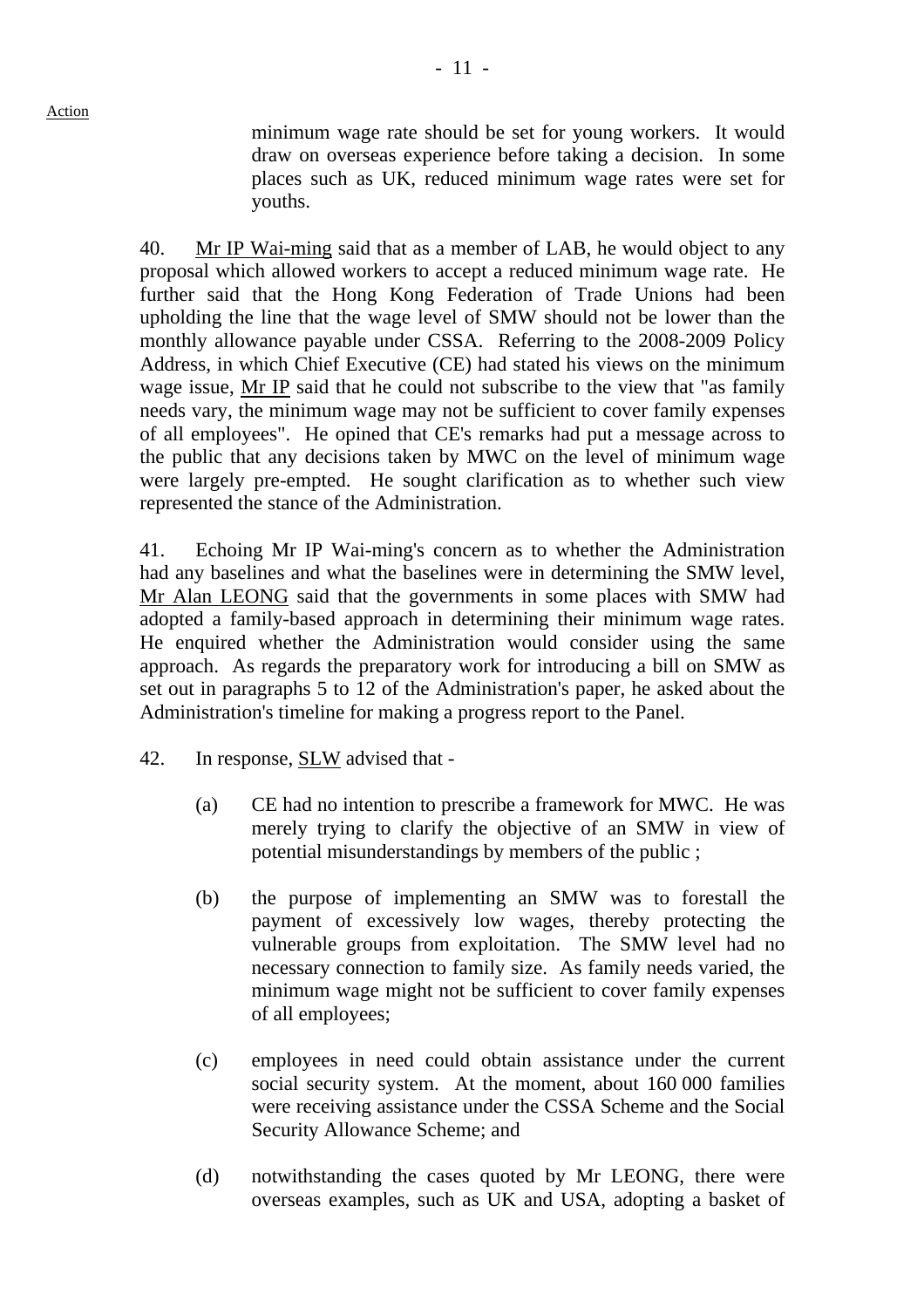social, employment and economic indicators in setting and reviewing the SMW level. The Administration would leave the matter to MWC to consider.

43. Mr Frederick FUNG shared Mr IP Wai-ming's view that it was inappropriate for CE to give his views on the level of minimum wage in the Policy Address, as it might undermine MWC's role and pre-empt the outcome of its study on the level of SMW. Mr FUNG considered that SMW should be set at a level that could support the living of two persons. In determining the SMW level, scientific, systematic and impartial methodology should be employed, with reference to the size of working population, the average annual Gross Domestic Product of Hong Kong and the monthly allowance payable under CSSA.

- 44. In response, SLW and C for L reiterated that
	- (a) neither CE nor the Administration had intention to prescribe a framework for MWC. CE only clarified in his policy address the general misunderstanding about the objective of SMW; and
	- (b) the Administration had an open mind on the subject. In determining the level of minimum wages, MWC might take into account any factors including, but not limited to, the following -
		- (i) cost of living and other economic conditions;
		- (ii) needs of workers and their families;
		- (iii) general level of wages in the territory;
		- (iv) wage distribution of employees; and
		- (v) labour productivity.
- **V. Enhancement of current surveys and introduction of new surveys for the purpose of implementing a statutory minimum wage (**LC Paper No. CB(2)290/08-09(06))

45. With the aid of PowerPoint, Principal Economist (4), Financial Secretary's Office and Assistant Commissioner for Census and Statistics (General) (AC/C&S(G)) briefed members on the Administration's proposal to introduce a new survey and enhance a current survey for the purpose of implementing an SMW, details of which were set out in the Administration's paper.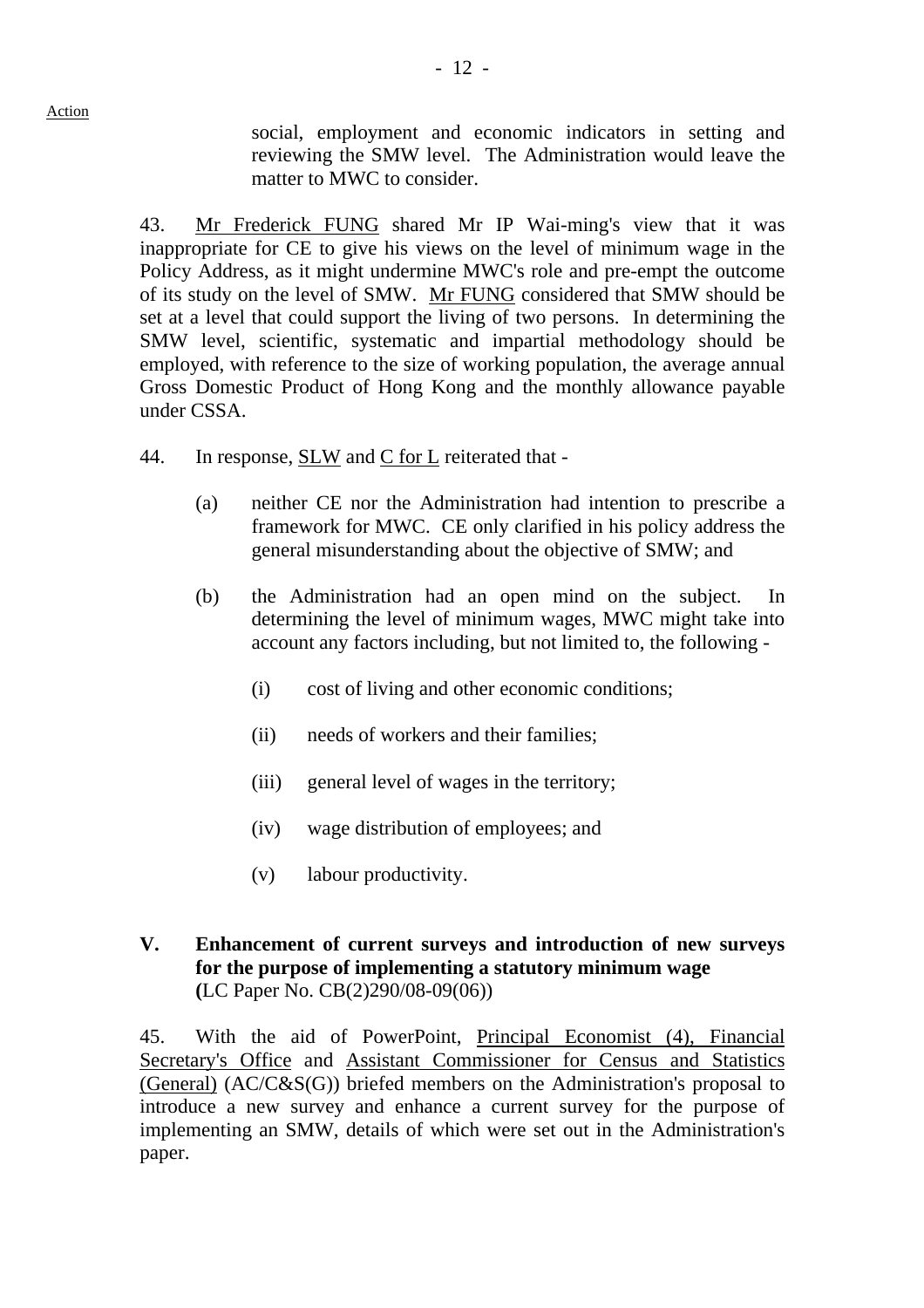46. Mr LEE Cheuk-yan expressed support for the adoption of an evidencebased approach to set and review the SMW rate. He asked whether the new and enhanced surveys would collect data on hourly wage rate, and how the surveys could achieve the purpose of implementing SMW in striking a sensible balance between safeguarding employment and avoiding payment of excessively low wages. Noting that it would take the Census and Statistics Department (C&SD) a much longer time to complete the data analyses on the employment and demographic profiles of affected employees and the impact of SMW on business costs under different SMW levels, Mr LEE queried the need for conducting surveys on small and medium-sized enterprises (SMEs) on a yearly basis. In his view, this would slow down the legislative process for the introduction of SMW.

47. AC/C&S(G) responded that the Administration would collect data on hourly wage rate from establishments which could provide such data. addition, data in respect of individual employees, including details about their wages, hours of work, employment and demographic characteristics, etc. would be collected. In the event that data on hourly wage rate were not available, the monthly/weekly/daily wages of the employees concerned would be converted, using the number of hours worked per month/week/day, into an hourly rate for analysis purpose. Regarding the timeline of the Programme of Annual Economic Surveys (PAES), AC/C&S(G) explained that sufficiently detailed and comprehensive business and operating costs data on SMEs in all key industries and specific low-paying industries for impact analyses related to SMW were required and there would be a time lag in collecting such statistics as they would only be available after the close of the accounting period.

48. Mr WONG Kwok-hing asked why the new and enhanced surveys put special focus on sectors with a high concentration of SMEs. He expressed concern whether this arrangement would affect the credibility and impartiality of the surveys. He echoed Mr LEE Cheuk-yan's view that the Administration should make efforts to expedite the process and complete the survey and data analyses as early as possible. He considered that the level of SMW should not be lower than the monthly allowance under the CSSA Scheme and should enable the low income groups to maintain a basic living standard.

- 49. In response, C for L advised that
	- (a) enterprises employing less than 10 or 20 persons (depending on the nature of business) were excluded from the current Labour Earnings Survey. To enable a comprehensive and longitudinal impact assessment of SMW on the economy, collection of relevant information from SMEs, which normally employ fewer workers, was crucial;
	- (b) with the introduction of the new survey, it was expected that a full range of wage distribution of employees, by percentiles by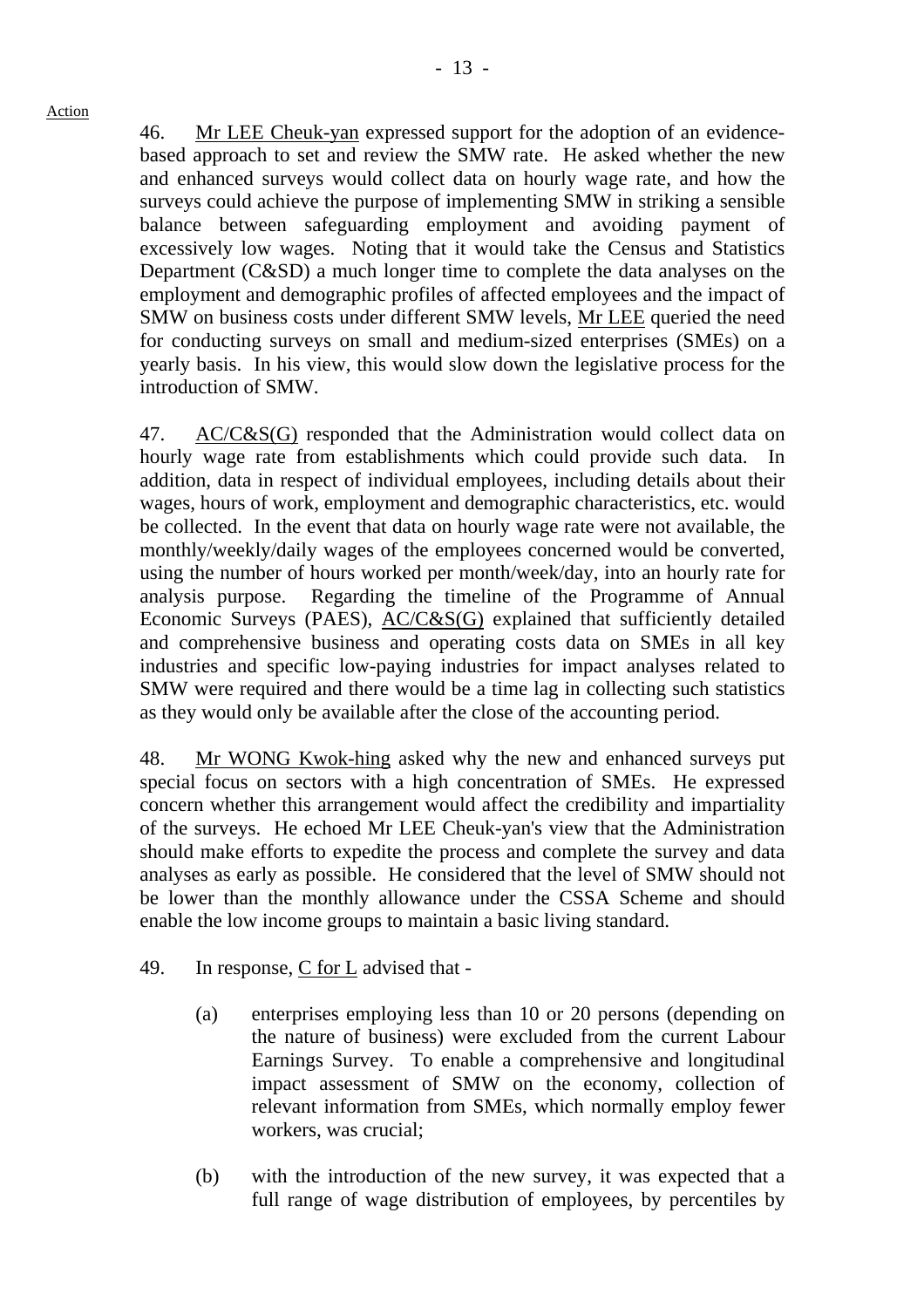key industry sector and of a few distinct low-paying industries, could be captured;

- (c) there was another survey that collected data for the compilation of the Consumer Price Index. The new survey and the enhanced PAES would be tailor-designed to support the implementation of SMW; and
- (d) as wage data collected in the second and third quarters of a year was less susceptible to seasonal wage adjustment, the earliest possible reference time of the new survey, tentatively known as Annual Earnings and Hours Survey (AEHS), would be the second quarter of 2009 with the survey results to be released at end-2009/early-2010. The Administration would consider supplementing the overall picture with special surveys on certain low-paying sectors or low-paid employees that might be more affected by SMW.

50. Responding to Mr Frederick FUNG's question about sample size and composition, AC/C&S(G) said that AEHS would enumerate around 10 000 establishments across all employment sizes and all industries covered by the Central Register of Establishments. These 10 000 establishments would be randomly selected to reflect a representative sample. He added that even though the composition of the sample might put relatively more/less focus on certain groups, such as the low-paying sectors, the survey results obtained would be unbiased by suitably applying weighting. C for L emphasised that the design of the new and enhanced surveys could fill the existing data gap for SMW analyses and data requirements to support the setting and reviewing of the SMW level.

## **VI. An overview of the promotional efforts of the Labour Department on labour-related matters**

(LC Paper Nos. CB(2)290/08-09(07) and (08))

51. C for L briefed members on the promotional efforts of LD on labourrelated matters, including employment services, labour relations, labour rights and responsibilities, as well as occupational safety and health as detailed in the Administration's paper.

52. Mr Frederick FUNG suggested that LD should enlist the support of strategic partners at the local community level, such as District Councils and community organisations, in launching various publicity and promotional programmes. He considered that this would be more efficient to achieve the desired effect.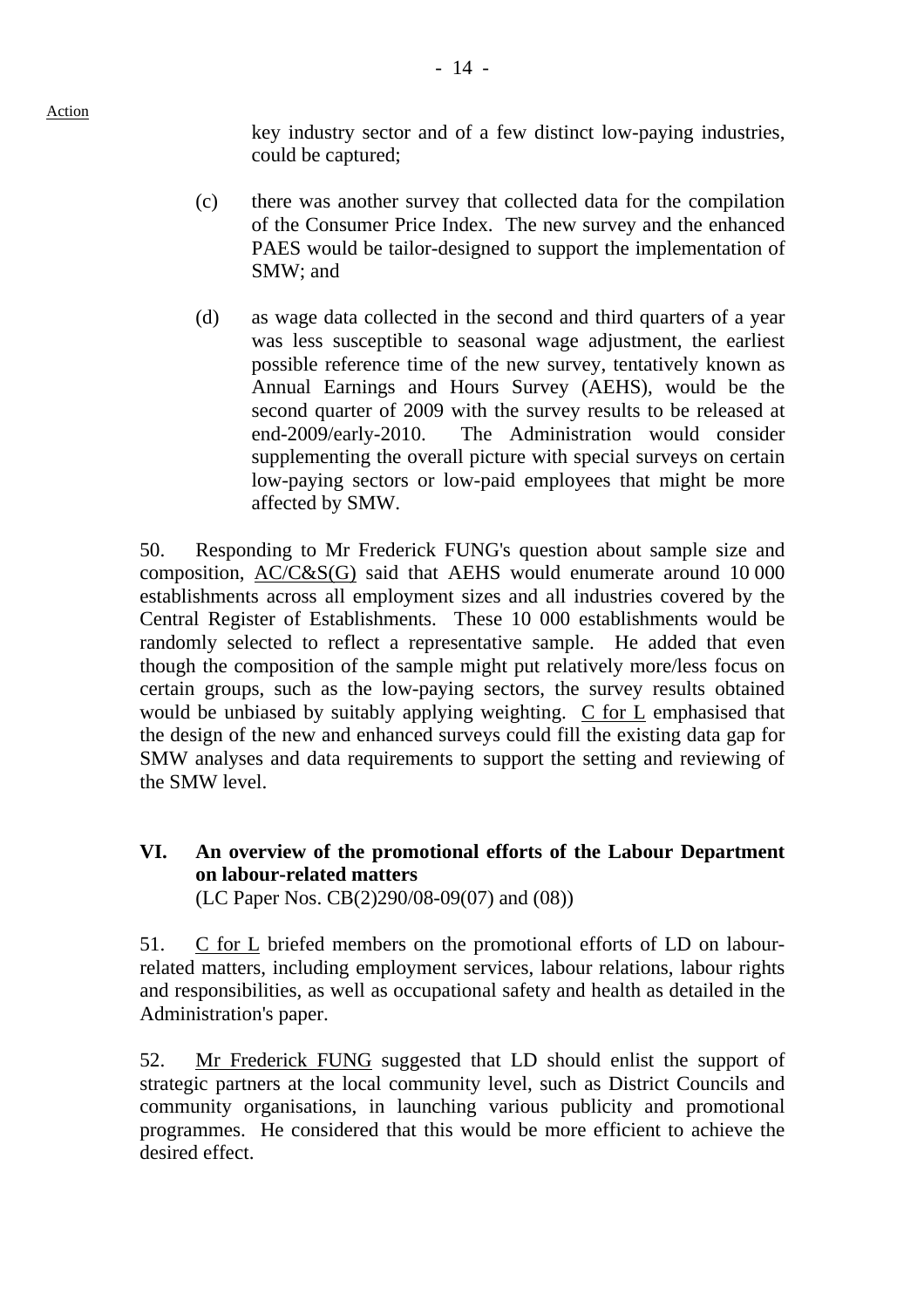53. C for L noted the suggestion and advised that LD would keep up its promotional efforts on all fronts. For example, in respect of repair, maintenance, alteration and addition works, LD was enlisting strategic partners at the local community level, in addition to support from the building management sector, for its promotional activities.

54. Noting that nine Tripartite Committees (TCs) had been set up for the catering, construction, theatre, logistics, property management, printing, hotel and tourism, cement and concrete as well as retail industries, Mr IP Wai-ming asked whether these TCs would discuss issues associated with the promotion of employment, when Hong Kong was experiencing an economic downturn.

55. C for L and Assistant Commissioner for Labour (Labour Relations) (AC/L(LR)) responded that -

- (a) TCs provided an effective forum for members to discuss labour issues of mutual concern in a frank and cordial atmosphere. Measures to foster harmonious labour relations, overall employment situation, wage trend of local workers and economic performance of Hong Kong were topics frequently visited by TCs; and
- (b) in the face of the current financial tsunami, LD staff would tap into various markets to look for new employment opportunities. For bankruptcy/winding-up cases affecting a large number of employees, LD would set up special counters at its Job Centres to provide priority referral and job matching services. Moreover, it would appeal to prospective employers to solicit suitable vacancies. It would inform the affected workers of the employers interested in hiring them to facilitate their job search.

56. The Chairman held the view that the Administration should step up its effort to enhance public understanding of the Employment Ordinance (EO) and, in particular, employees' rights and benefits under EO and employers' statutory obligations to pay wages due on time. Publicity programmes should be launched and targeted at workers in different industries, whom should be reminded to take prompt action in case of wage defaults.

- 57. In response, C for L and AC/L(LR) made the following points
	- (a) to enhance employees' understanding of their statutory rights, LD had been working closely with trade unions. For example, to combat wage offences in the construction industry, LD had set up an early warning system in collaboration with trade unions to gather intelligence on non-payment of wages. Trade unions would inform LD whenever they were aware of any labour disputes so that it could promptly provide conciliation service and